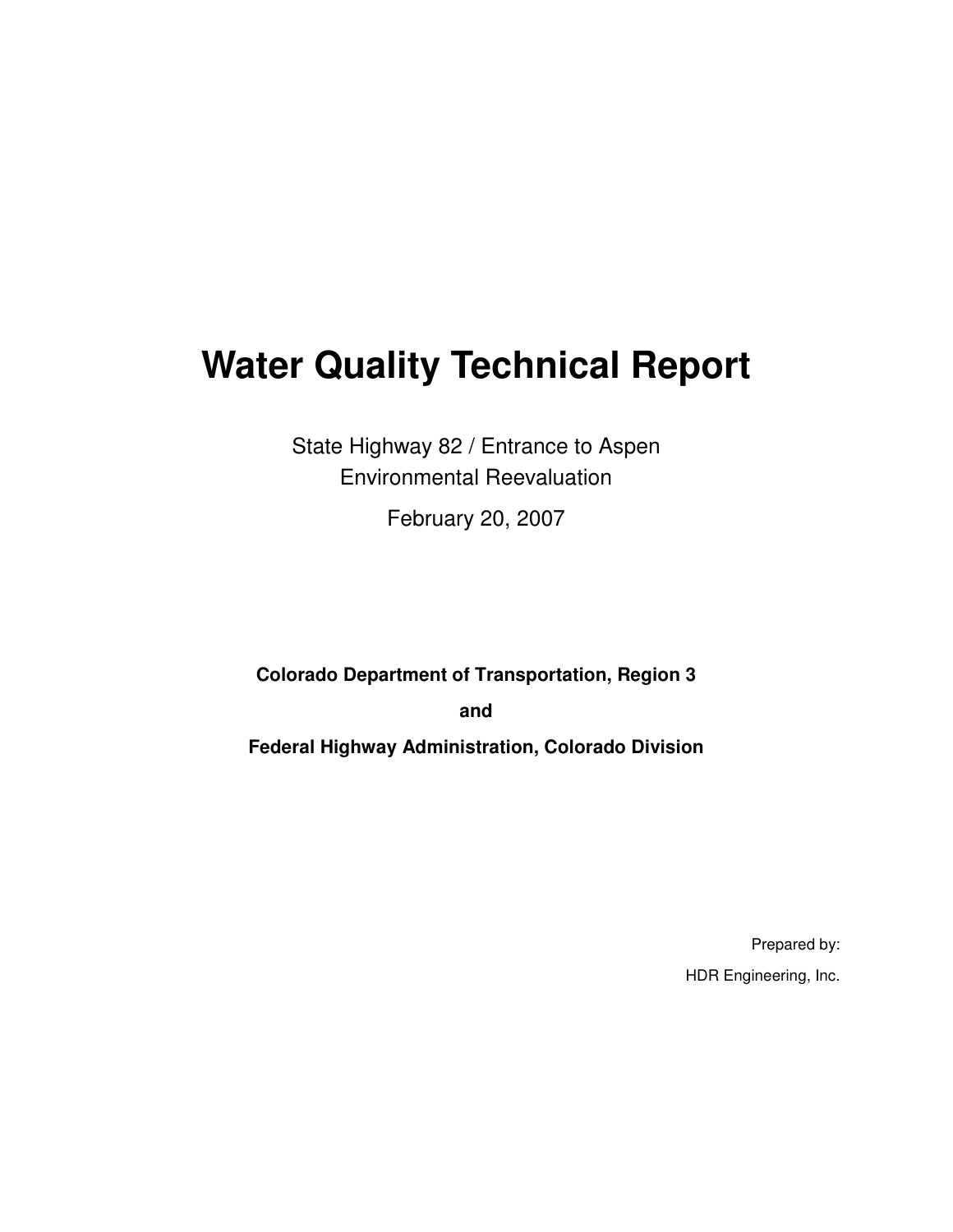#### **Contents**

| 1.0 | <b>AFFECTED ENVIRONMENT</b>              |                                       |                |
|-----|------------------------------------------|---------------------------------------|----------------|
|     | 1.1                                      | Methodology                           | 1              |
|     | 1.2                                      | <b>Regulatory Overview</b>            | 1              |
|     | 1.3                                      | Description of the Existing Condition | 1              |
| 2.0 | <b>ENVIRONMENTAL CONSEQUENCES</b>        |                                       |                |
|     | 2.1                                      | Methodology                           | $\overline{c}$ |
|     | 2.2                                      | Preferred Alternative                 | 3              |
| 3.0 |                                          | <b>MITIGATION MEASURES</b>            | 4              |
| 4.0 | <b>SUMMARY OF IMPACTS AND MITIGATION</b> |                                       |                |
| 5.0 | <b>AGENCY COORDINATION</b>               |                                       |                |
| 6.0 | <b>REFERENCES</b>                        | 5                                     |                |
| 7.0 | <b>LIST OF PREPARERS</b>                 |                                       |                |
|     | <b>APPENDIX A</b>                        |                                       |                |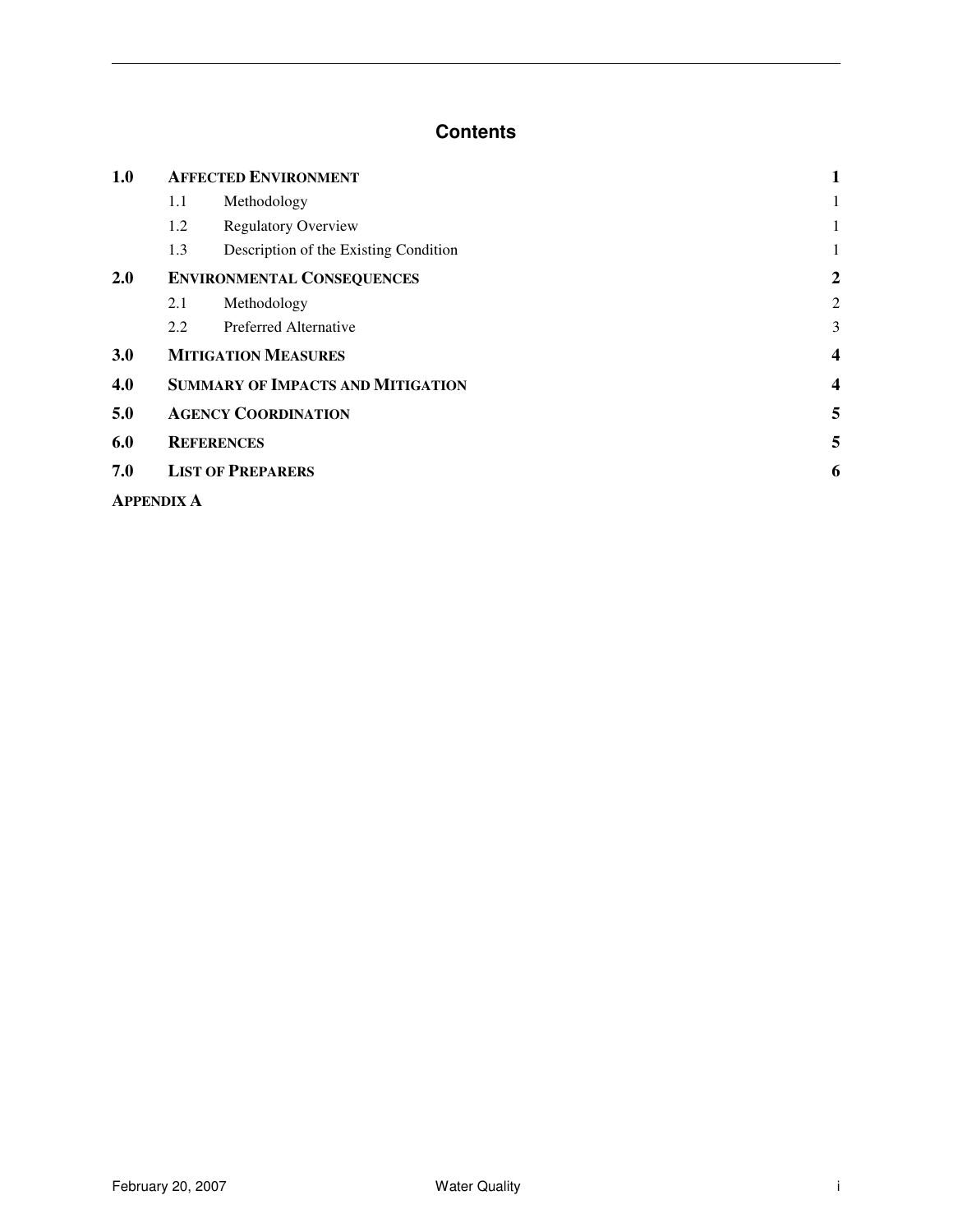### **1.0 Affected Environment**

This report provides a reevaluation of the water quality analysis presented in the 1997 State Highway 82 Entrance to Aspen Final Environmental Impact Statement (FEIS), for the Preferred Alternative selected in the Record of Decision (ROD) issued in August 1998.

#### **1.1 Methodology**

The water quality analysis prepared for the FEIS (pages IV-42, V-26 and VI-1) was reviewed, and current water quality regulations and standards were compared against those in force at the time of the FEIS. Additionally, recent databases listing impaired waters and the EPA Total Maximum Daily Load (TMDL) program were reviewed for the current status of waters in the project area.

#### **1.2 Regulatory Overview**

The 1997 FEIS states the name of the state water quality regulatory agency as the "Colorado Department of Health" in Section 2b, Stream Classification (page IV-42). The name of the state regulatory body has changed from the Colorado Department of Health to the Colorado Department of Public Health and Environment (CDPHE).

In 1998, the CDPHE instituted a 303(d) List. The 303(d) List identifies water quality limited segments still requiring Total Maximum Daily Loads (TMDLs) within Colorado. This list was prepared to meet Section 303(d) of the federal Clean Water Act which requires that states submit to the U.S. Environmental Protection Agency (EPA) a list of those waters for which technology-based effluent limitations and other required controls are not stringent enough to implement water quality standards (WQCD, 1998).

The State is required to prioritize the water bodies or segments (rivers, streams, lakes reservoirs) listed on the 303(d) list, based on the severity of pollution, and then to determine the causes of the water quality problem and allocate the responsibility for controlling the pollution. This analysis is called the TMDL Process, and results in the determination of the amount of a specific pollutant that a segment can receive without exceeding a water quality standard (the TMDL), and the apportionment to the different contributing sources of the pollutant loading (WQCD, 1998). The 303(d) list has been updated every year since 2000 (CDPHE, 2006).

#### **1.3 Description of the Existing Condition**

As reported in the 1997 FEIS, Castle Creek, Maroon Creek and the Roaring Fork River are the primary water bodies in the project area. The characteristics and status of waters within the project area have not changed since publication of the FEIS.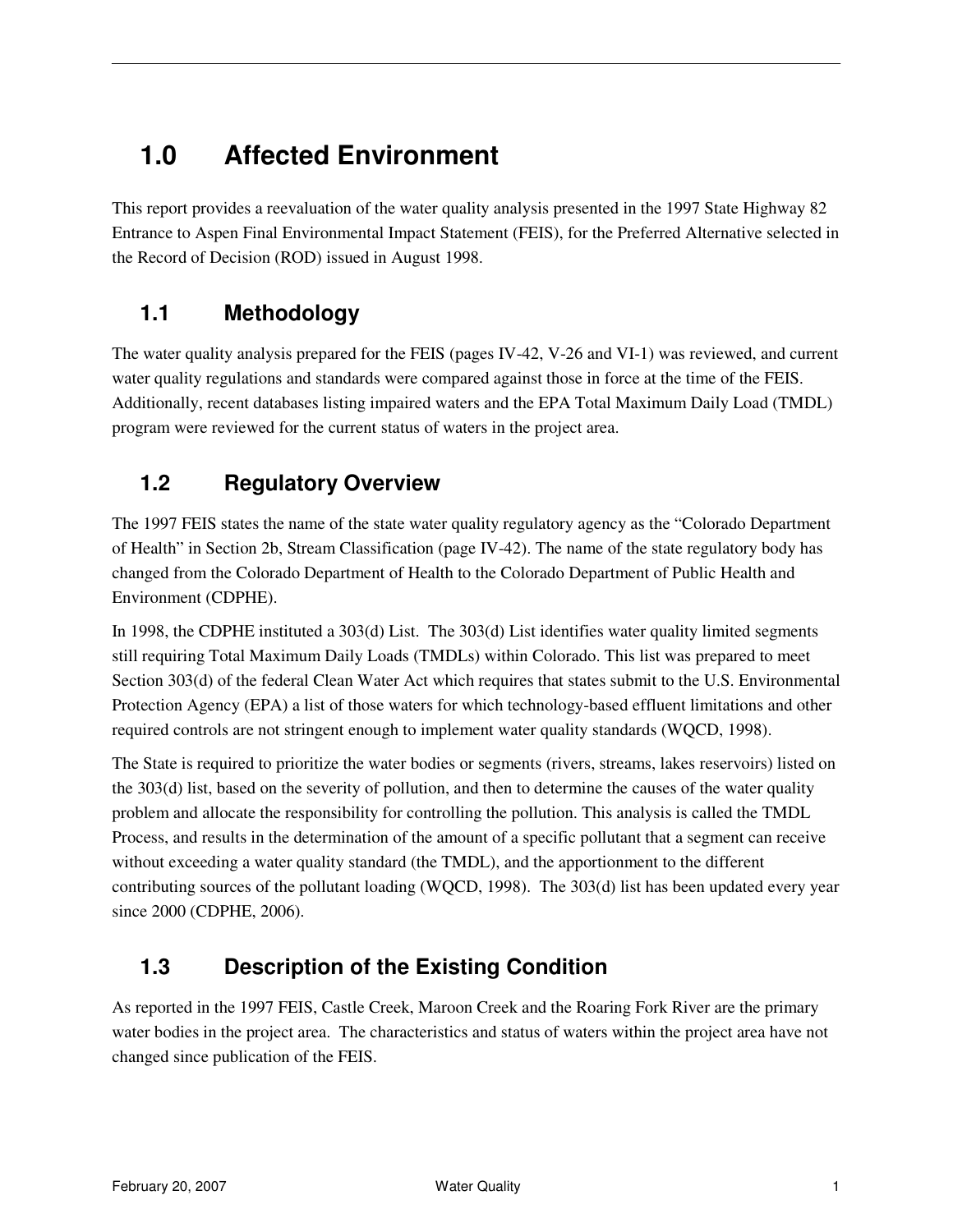The designated beneficial uses of the water bodies in the project area have not changed since publication of the FEIS. However, the document that lists the designated uses has been updated. The bulleted list of designated uses in Section 2b of the FEIS (page IV-43) remains accurate, based on the latest information (CDPHE, Water Quality Control Division (WQCD), April 2004).

The regulatory segmentation of the streams in the project area has not changed (FEIS, page IV-43), but the document that defines the stream segments in the project area has been updated (CDPHE, WQCD, 2006).

No water bodies in the project area have been listed as impaired or added to the Colorado 303(d) list for water quality limited segments subject to TMDL regulations (Water Quality Control Commission, April 30, 2006), indicating that Castle Creek, Maroon Creek, and the Roaring Fork River currently meet all federal and state water quality standards. The water quality standards have been updated since publication of the FEIS. The most current standards are found in the Regulation 33 Tables (WQCD, 2006) and are presented in Table 1 in Appendix A.

Two components of the Preferred Alternative have been constructed since the publication of the FEIS and ROD: (1) Owl Creek Road and West Buttermilk Road have been relocated to create a new, signalized intersection with State Highway 82 near the Buttermilk Ski Area; and (2) the roundabout at the Maroon Creek Road intersection has been completed.

In addition, the Maroon Creek Bridge Replacement Project is currently under construction, scheduled for completion by spring of 2008. This project is being constructed as a bridge replacement without any increase in roadway capacity. However, it will accommodate the Entrance to Aspen Preferred Alternative in the future by removing the center median and re-striping for two general-purpose lanes and two exclusive bus lanes (see the Introduction to the Technical Report Volume for more detail).

The intersection of Truscott Drive and State Highway 82 was completed in 2001. While this intersection is not part of the Entrance to Aspen Project, its configuration accommodates the alignment for the east approach to the Maroon Creek Bridge Replacement Project.

A transportation easement across the Marolt-Thomas Open Space was conveyed from the City of Aspen to CDOT in August of 2002, as part of land exchange and mitigation agreements between CDOT and the City of Aspen and Pitkin County. (Refer to Appendix A and B in the 1998 Record of Decision for details of the open space conveyance agreements and mitigation commitments.)

### **2.0 Environmental Consequences**

#### **2.1 Methodology**

The assessment of water quality impacts from construction, operations and maintenance in the FEIS was reviewed for the ROD Preferred Alternative based on updated information. Officials with CDOT, Pitkin County and the City of Aspen were consulted to determine current ice and snow management practices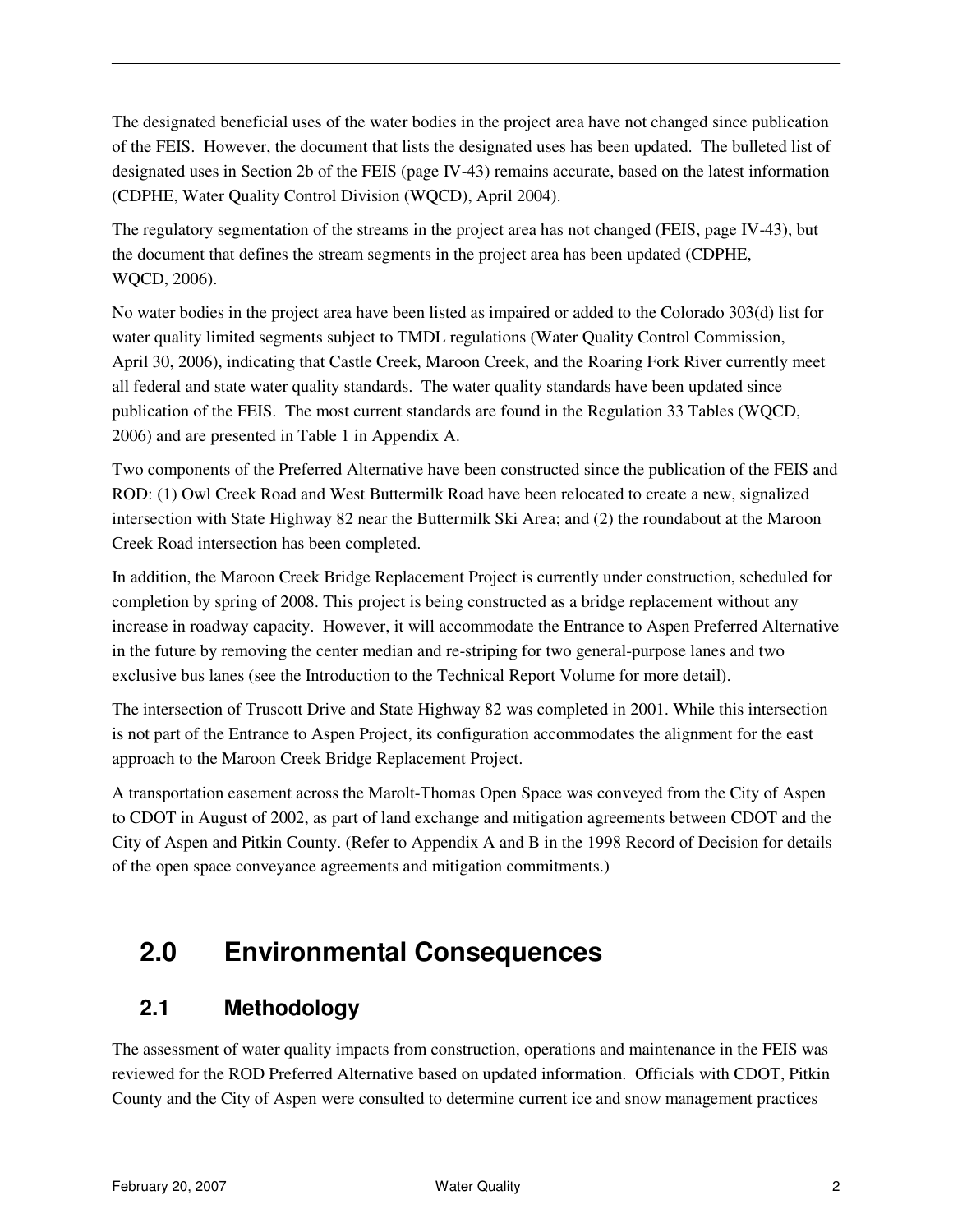within the project corridor, and the potential effects of applicable snow and ice management on water quality were reviewed in existing literature. To update the FEIS information regarding potential hazardous materials storage or transport during construction, the Colorado State Patrol (CSP) was contacted to verify its current role in hazardous materials spill response.

### **2.2 Preferred Alternative**

The information below provides updates on current conditions in the project area related to potential to water quality impacts. The impacts as presented in the 1997 FEIS are still valid and no new or greater impacts to water quality were identified in this reevaluation.

Water quality in the project area could be affected by excess sediment being released to water bodies or by spills of hazardous materials during construction, operation and maintenance activities. The FEIS characterization of potential water quality impacts in Section 4b (page  $V-26$ ) remains valid.

Based on existing water quality in the study area, there is no evidence of any substantive, long-term effect on water quality from the intersection or roundabout construction. The current construction of the Maroon Creek Bridge is being done using Best Management Practices (BMPs) to reduce erosion and sedimentation, and is in compliance with the National Pollutant Discharge Elimination System (NPDES) permit. There have been no reported hazardous material spills related to construction of any of the Preferred Alternative components. The CSP (Troop 8-C Hazardous Materials Transport Safety and Response) remains the Designated Emergency Response Authority, as described in the 1997 FEIS.

Management of snow and ice has changed from those described in the "Winter Runoff Constituents" section in the FEIS (page V-27). Roads in the project study area are maintained by the City of Aspen and CDOT. Each entity uses different methods of winter road maintenance. CDOT maintains State Highway 82 near the Pitkin County Airport to the intersection with Cemetery Lane. CDOT uses magnesium chloride in this area which includes the State Highway 82 crossing of Maroon Creek (Mertes, 2006). The City of Aspen maintains State Highway 82 from Cemetery Lane to and within the city limits. In this area, the City of Aspen does not use chemical deicers. The City plows and uses 3/8-inch washed chips for sanding. The City also sweeps and flushes the streets (Krueger, 2006; Cassin, 2006). This area includes the State Highway 82 crossing of Castle Creek.

In 2001, CDOT published a study (Fischel, 2001) describing the environmental effects of different deicers. According to the study, magnesium chloride can increase the salinity of the soil near roadways where it is applied. Magnesium chloride may also contribute to the mobilization of trace metals from the soil to surface- and groundwater. Chloride-based deicers have the potential to increase the salinity of rivers, streams and lakes. Since the dilution of deicers from the roadways to nearby streams is estimated to range from 100- to 500-fold, salinity increases are only likely to occur in slow-flowing streams and small ponds. Because water bodies in the project area are generally fast-moving, it is not likely that Maroon Creek, Castle Creek or the Roaring Fork River would be noticeably impacted. Because increased salinity has been reported in groundwater at a distance of more than 300 feet from roadways (Fischel, 2001), some wetlands and areas of standing water could be affected.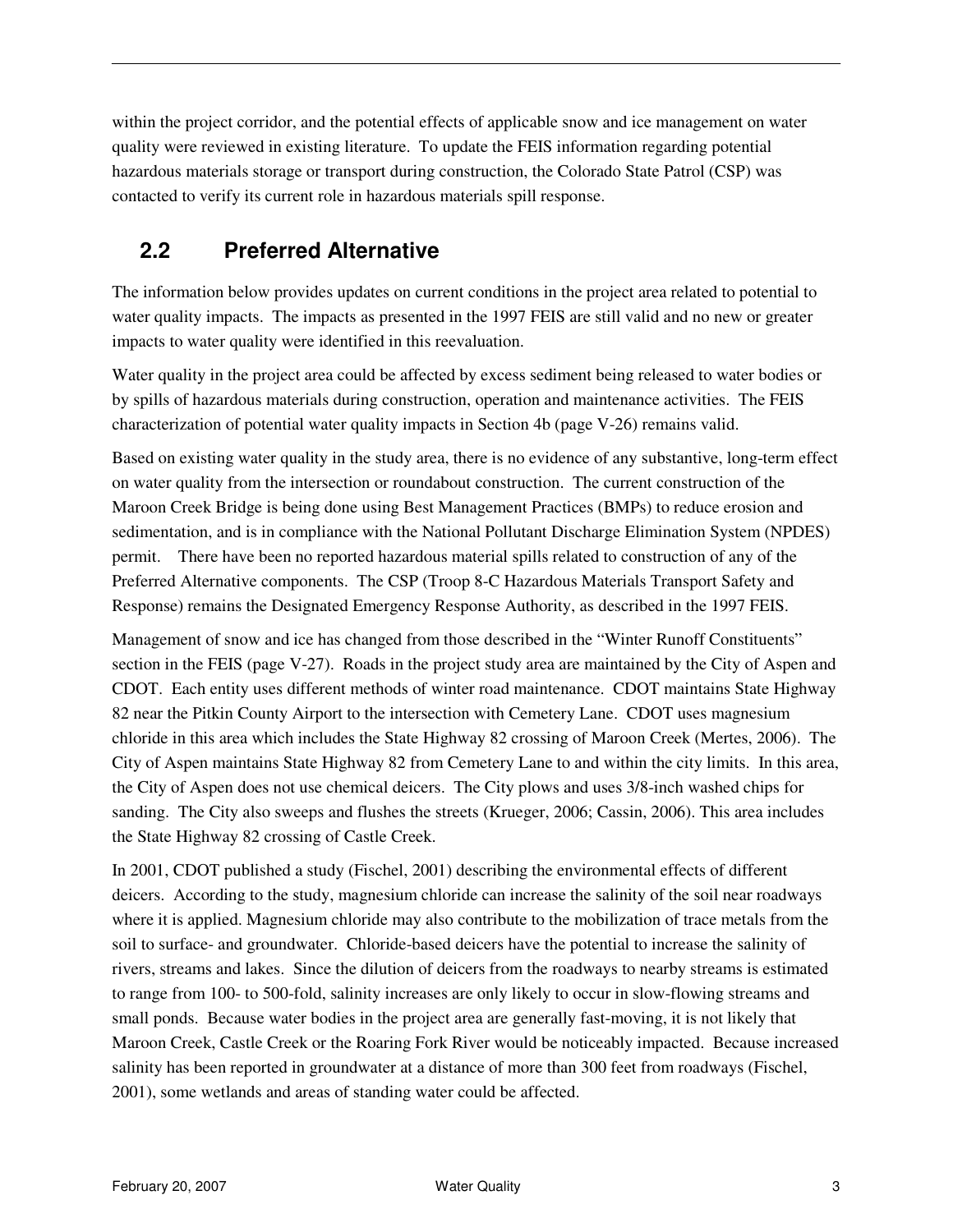The FEIS acknowledges the potential for some increased salinity and trace-metal impacts due to deicing in the study area. Based on current de-icing practices and water quality in the study area, none of these impacts is expected to be significant, and no water quality violations are expected to occur. The FEIS conclusion that potential water quality impacts would not be significant remains valid.

### **3.0 Mitigation Measures**

The mitigation measures described in the 1997 FEIS (page VI-1) have been implemented for components of the Preferred Alternative already constructed or currently under construction. These measures also would be implemented during construction of future components of the Preferred Alternative, and are adequate to protect water resources in the project area. No additional mitigation would be needed, based on current conditions and regulations. Impacts and mitigation measures are summarized in the following section.

### **4.0 Summary of Impacts and Mitigation**

Impacts are summarized below in Table 4-1 as identified in both the FEIS and this reevaluation. Mitigation measures listed in the table are those from the 1998 ROD, unless additional measures are noted as being required due to findings of the reevaluation.

| <b>Topic</b>         | <b>FEIS Impact</b>                                                                                                                                                                                                                        | <b>Reevaluation Impact</b> | <b>Mitigation Measures</b>                                                 |
|----------------------|-------------------------------------------------------------------------------------------------------------------------------------------------------------------------------------------------------------------------------------------|----------------------------|----------------------------------------------------------------------------|
| <b>Water Quality</b> | <b>Construction</b><br>Sediment discharges during<br>construction of footings in                                                                                                                                                          | No change                  | Adhere to conditions<br>described in the NPDES<br><b>Stormwater Permit</b> |
|                      | Maroon and Castle Creeks<br>resulting in increased<br>suspended solids ands<br>turbidity<br>Sediment discharges<br>resulting in loss of water<br>clarity, impacts to trout<br>spawning areas, and<br>increases in soluble<br>constituents |                            | Adhere to CDOT BMPs                                                        |
|                      |                                                                                                                                                                                                                                           |                            | Develop and implement a<br>water quality and stormwater<br>management plan |
|                      |                                                                                                                                                                                                                                           |                            | Use of water quality and<br>erosion control specifications                 |
|                      |                                                                                                                                                                                                                                           |                            | Develop and implement a spill<br>prevention and emergency<br>response plan |
|                      | Spills resulting in water<br>surface sheen and coating<br>of vegetation and shoreline<br>rocks                                                                                                                                            |                            |                                                                            |
|                      | Large spill resulting in<br>wildlife mortality                                                                                                                                                                                            |                            |                                                                            |

**Table 4-1 Summary of Impacts and Mitigation Measures**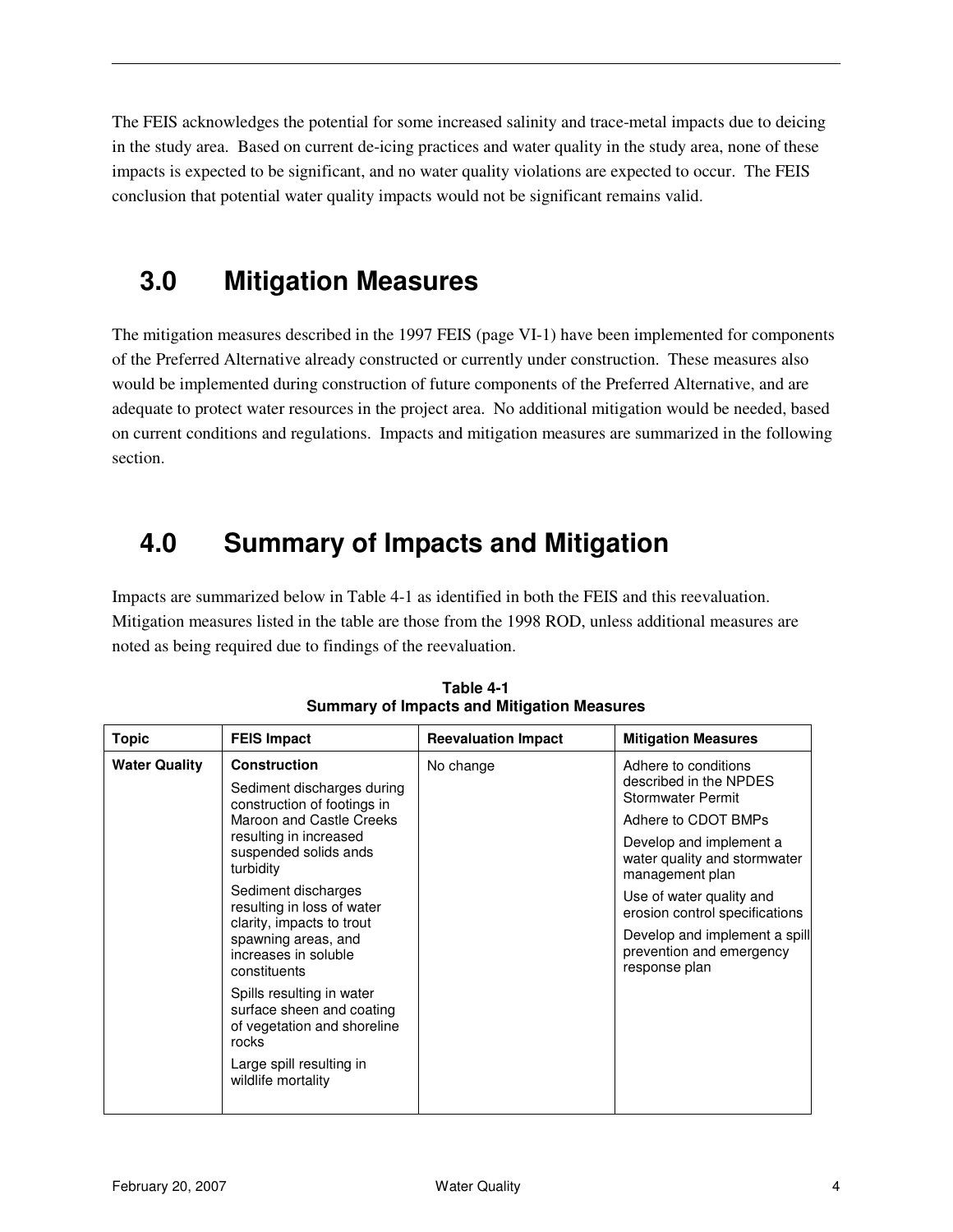| Topic | <b>FEIS Impact</b>                                                                                                                                                                                                                                                                     | <b>Reevaluation Impact</b>                                                                                                                                                                                    | <b>Mitigation Measures</b> |
|-------|----------------------------------------------------------------------------------------------------------------------------------------------------------------------------------------------------------------------------------------------------------------------------------------|---------------------------------------------------------------------------------------------------------------------------------------------------------------------------------------------------------------|----------------------------|
|       | <b>Operations and</b><br><b>Maintenance</b>                                                                                                                                                                                                                                            | No change.                                                                                                                                                                                                    |                            |
|       | PCBs and organic priority<br>pollutants resulting from a<br>hazardous waste spill that<br>enters local streams                                                                                                                                                                         |                                                                                                                                                                                                               |                            |
|       | <b>Winter Runoff</b><br><b>Constituents</b><br>Potential water quality<br>impacts of salts being<br>carried into streams with<br>winter runoff (because the<br>existing and proposed road<br>surface areas are similar,<br>there should be little if any<br>difference in this impact) | No change. (City no longer<br>uses de-icers; CDOT uses<br>them at east end of study<br>area. Potential salinity<br>impacts likely less than<br>reported in FEIS due to<br>current City de-icing<br>practices) |                            |

### **5.0 Agency Coordination**

The following entities were contacted for information included in this reevaluation:

- City of Aspen, Environmental Health Department
- City of Aspen, Transportation

All agency and organizational contacts, as well as other data sources, are listed in Section 6.0.

### **6.0 References**

- Cassin, Lee. June 19, 2006. City of Aspen Environmental Health Director. Personal communication with HDR Engineering via e-mail. Snow and ice control practices within the project area.
- Colorado Department of Public Health and Environment (CDPHE). 2006. "Section 303(d)/Total Maximum Daily Load (TMDL) Program." Site accessed August 15, 2006. http://www.cdphe.state.co.us/op/wqcc/SpecialTopics/303(d)/303dtmdlpro.html
- CDPHE, Water Quality Control Commission. April 30, 2006. "Section 303(d) List Water-Quality-Limited Segments Requiring TMDLs." 5CCR 1002-93. Regulation #93. http://www.cdphe.state.co.us/op/regs/waterregs/100293wqlimitedsegtmdls.pdf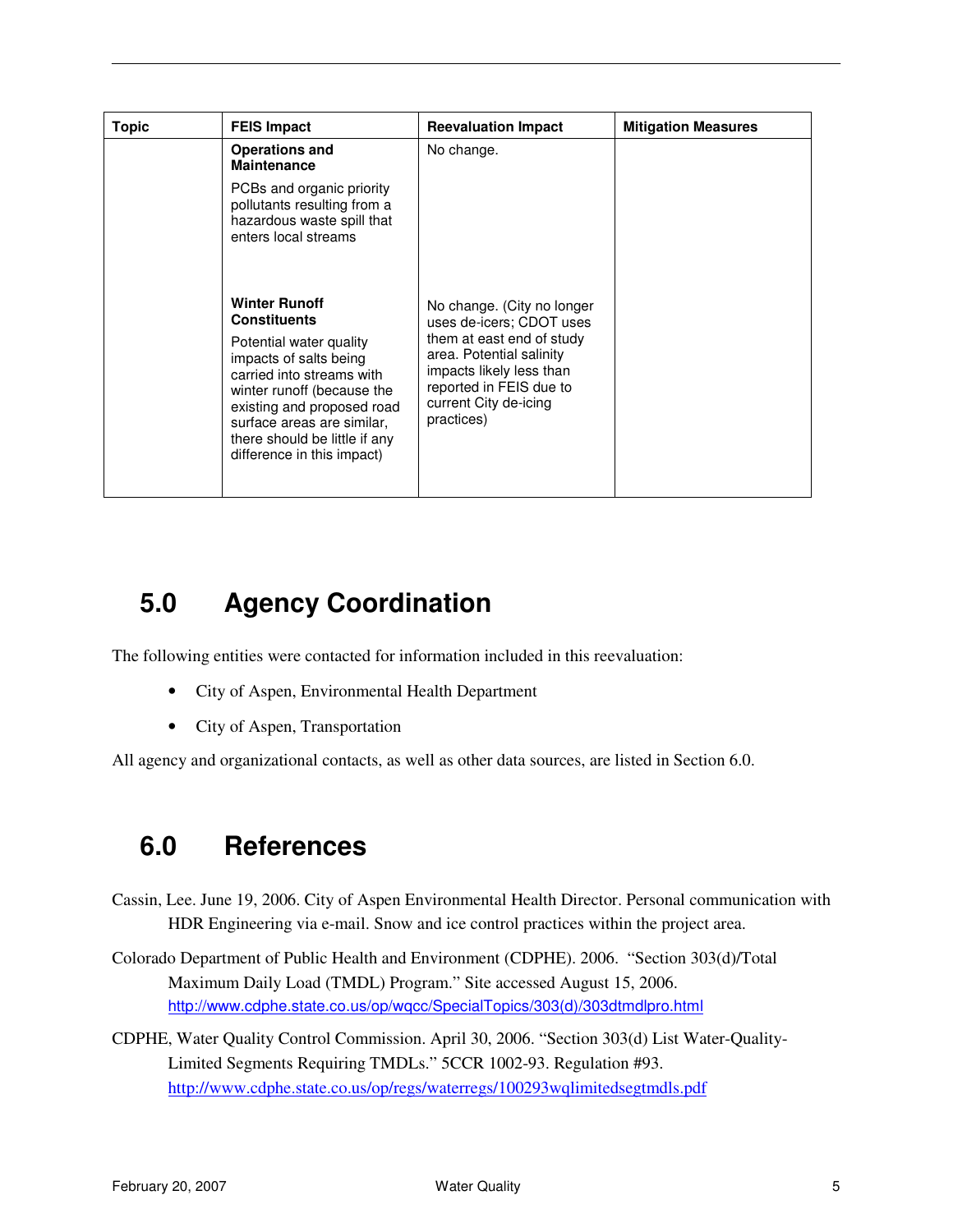- CDPHE, Water Quality Control Division (WQCD). April 2004. "Status of Water Quality in Colorado 2004: The Update to the 2002 305(b) Report." Appendix B-20. http://www.cdphe.state.cu.us/op/wqcc/waterstatus2004/305(b).pdf
- CDPHE, WQCD. 2006. Regulation No. 33 Tables Stream Classifications and Water Quality Standards. http://www.cdphe.state.co.us/op/regs/waterregs/33tables122005.pdf
- CDPHE, WQCD. March 24, 1998. "Water Quality Limited Segments Still Requiring TMDLs: Colorado's 1998 303(d) list and related water quality management lists." http://www.cdphe.state.co.us/op/wqcc/SpecialTopics/303(d)/303dtext.pdf
- Colorado Department of Transportation (CDOT). 1997. State Highway 82 Entrance to Aspen Final Environmental Impact Statement, Section 4(f) Evaluation, Volume 1. August 1997. STA 082A-008.
- Fischel, M. October 30, 2001. "Evaluation of Selected Deicers Based on a Review of the Literature." Report No. CDOT-DTD-R-2001-15 Final Report, pages i-viii. Colorado Department of Transportation Research Branch. http://www.dot.state.co.us/Publications/PDFFiles/deicers.pdf
- Krueger, John. June 14, 2006. City of Aspen Director of Transportation. Personal communication with HDR Engineering via e-mail. Snow and ice control practices within the project area.
- Mertes, Pete. June 13, 2006. Colorado Department of Transportation Resident Engineer. Personal communication with HDR Engineering via e-mail. Snow and ice control practices within the project area.

### **7.0 List of Preparers**

Kristine MacKinnon, P.E., Environmental Engineer, HDR Engineering, Inc.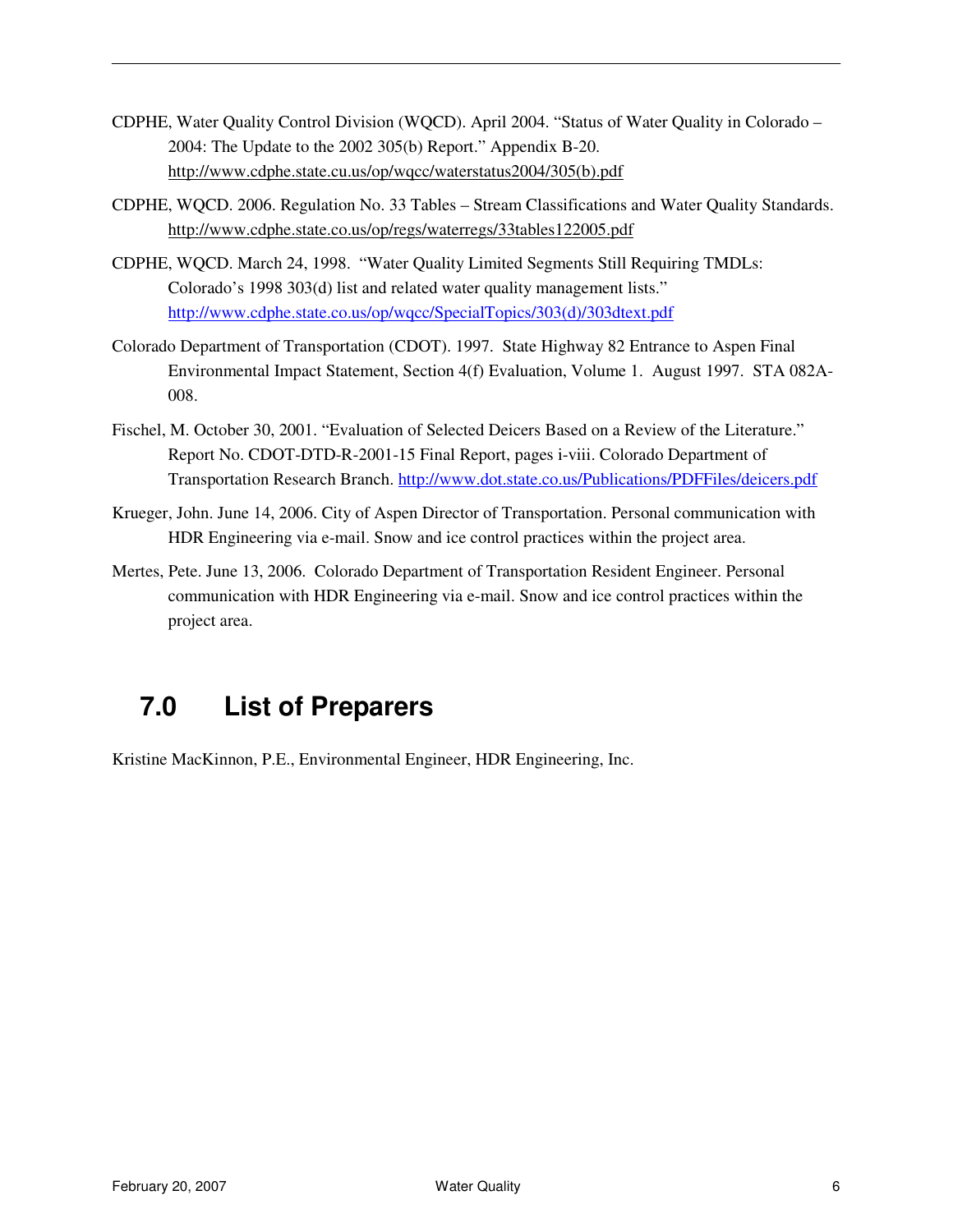## **APPENDIX A – WATER QUALITY**

#### **Table 1 Numeric Water Quality Standards for the Roaring Fork River and Tributaries within the Project Area - 2006**

| Parameter              |                                                               | <b>Units</b>                                                  | <b>Maximum</b>                                                       | <b>Minimum</b>           |
|------------------------|---------------------------------------------------------------|---------------------------------------------------------------|----------------------------------------------------------------------|--------------------------|
| Dissolved Oxygen       |                                                               |                                                               |                                                                      |                          |
|                        | w/o spawning                                                  | mg/l                                                          |                                                                      | 6.0                      |
|                        | w/ spawning                                                   | mg/l                                                          |                                                                      | 7.0                      |
| pH                     |                                                               | S.U.                                                          | 9.0                                                                  | 6.5                      |
| <b>Fecal Coliforms</b> |                                                               |                                                               |                                                                      |                          |
|                        | F. Coli                                                       | /100 m                                                        | 200                                                                  |                          |
|                        | E. Coli                                                       | /100 ml l                                                     | 126                                                                  |                          |
| Ammonia                |                                                               |                                                               |                                                                      |                          |
|                        | acute                                                         | mg/l                                                          | TVS <sup>1</sup>                                                     |                          |
|                        | chronic                                                       | mg/l                                                          | 0.02                                                                 |                          |
| Chloride               |                                                               |                                                               |                                                                      |                          |
|                        | acute                                                         | mg/l                                                          | 0.019                                                                |                          |
|                        | chronic                                                       | mg/l                                                          | 0.011                                                                |                          |
| Cyanide                |                                                               | mg/l                                                          | 0.005                                                                |                          |
| Sulfur                 |                                                               | mg/l                                                          | 0.002                                                                |                          |
| Boron                  |                                                               | mg/l                                                          | 0.75                                                                 |                          |
| Nitrite                |                                                               | mg/l                                                          | 0.05                                                                 |                          |
| Nitrate                |                                                               | mg/l                                                          | 10.0                                                                 |                          |
| Chlorine               |                                                               | mg/l                                                          | 250                                                                  |                          |
| Sulfate                |                                                               | mg/l                                                          | WS <sup>2</sup>                                                      |                          |
| Arsenic                |                                                               |                                                               |                                                                      |                          |
|                        | acute                                                         | $\mu g/l$                                                     | 50 (total recoverable)                                               |                          |
| Cadmium                |                                                               |                                                               |                                                                      |                          |
|                        | acute                                                         | $\mu$ g/l                                                     | TVS (dissolved) (trout)                                              | $\overline{\phantom{0}}$ |
|                        | chronic                                                       | $\mu g/l$                                                     | TVS (dissolved)                                                      |                          |
| Chromium               |                                                               |                                                               |                                                                      |                          |
|                        | III acute                                                     | $\mu g/l$                                                     | 50 (Trec)                                                            |                          |
|                        |                                                               |                                                               |                                                                      |                          |
|                        |                                                               |                                                               |                                                                      |                          |
|                        |                                                               |                                                               |                                                                      |                          |
|                        |                                                               |                                                               |                                                                      |                          |
|                        |                                                               |                                                               |                                                                      |                          |
|                        |                                                               |                                                               |                                                                      |                          |
| Copper<br>Iron         | VI acute<br>VI chronic<br>acute/chronic<br>chronic<br>chronic | $\mu g/l$<br>$\mu$ g/l<br>$\mu g/l$<br>$\mu g/l$<br>$\mu$ g/l | 16<br>11<br><b>TVS</b><br>WS (dissolved)<br>1000 (total recoverable) |                          |